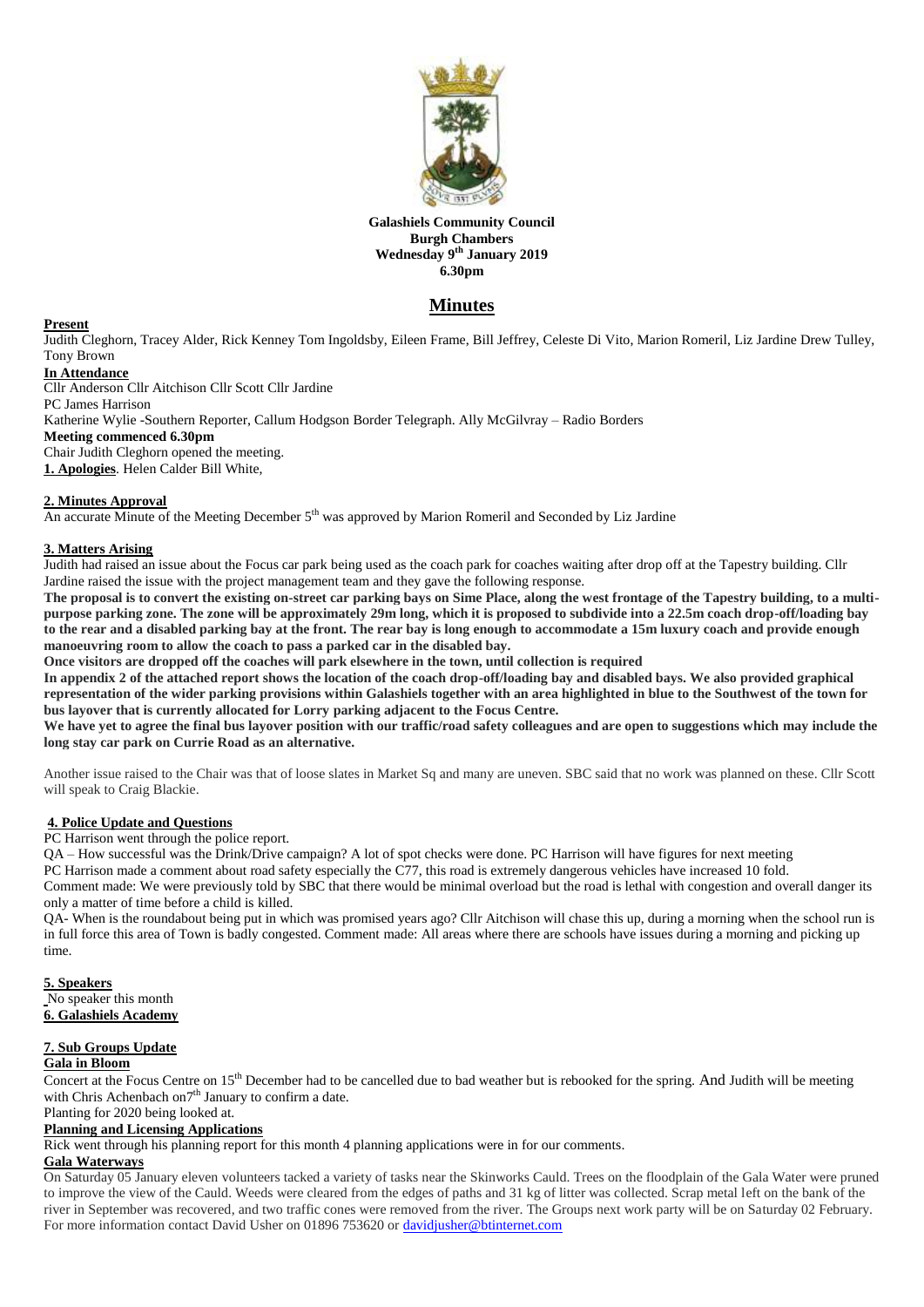## **8. Chairs Update**

Judith started off her update with a Personal speech delivered to the Community Council " May I wish you all a very Happy New Year? I think this is the year that the Community Council can really make a difference in the town, and as we develop both the official and the 'working' meeting**s** throughout the year, I am sure we can do this"

Judith also hoped everyone was enjoying the meeting at the new venue of the Focus Centre.

The Trails was touched on briefly with the ideas to encourage more cyclists

## **Waste Transfer Station**

I have had an email and photos from Tom Douglas about the Waste Transfer Station, currently being built at Easter Langlee. Tom is asking that we get 'someone from the Council' to talk to us about this – Tom considers the site to be an eyesore on the landscape, an issue for the volume of road traffic and voices a concern about unpleasant odours emitting from the site.

Some residents of Melrose Gait have also complained about the smell.

We are all aware that the WTS went successfully through SBC Planning, and, when questioned, Martin Joyce, Director of Assets and Infrastructure, advised me that there is not a 'Plan B', so I am not sure that we can do anything about it.

Please advise me as soon as possible, of your thoughts on this, and if the consensus is that I should ask an SBC representative to attend our meeting in February, I will do so.

## **Localities Funding**

As you will all be aware, the  $2^{nd}$  tranche of Localities Funding opens for applications on  $7<sup>th</sup>$  January and closes at the end of February. I think it is important that we apply for some of this funding – and before our 'working meeting' on  $16<sup>th</sup>$  January, I will take some time to go through the rules, which I believe have changed since the first applications.

It would be helpful if you could think about this chance for funding and let me know what you would consider a possible good idea for the

# application

**Christmas Lighting 2019** I have not yet spoken to Craig Murray about the Christmas lights for 2019 – as you know, he is a businessman and extremely busy in December; but

I hope to speak to him before our meeting, to find out how he feels about the Community Council doing more to help with this project in the future. **National Parks**

From those that replied with their views on National Parks the general feeling was that although there is a 24 page document that we were given to read and report on, there still doesn't seem to be enough information and we feel we need someone to talk to us about this. Traffic and Visitor congestion seems to be a major disadvantage.

Encouraging people to cycle is an advantageous proposal and the use of the work in progress Langlee Trails was touched on.

#### **9. Treasurers Update**

The total funds that is now available to the CC of £1674.80. £600 Honorarium money earmarked for February

#### **10. Secretary's Update**

Tracey reminded everyone that once again this year Gala will be running their weekend walking festival of which she is Chair, and like every year Tracey asked for volunteers to come forward to help. Tracey was contemplating standing down this year as the lack of help is so disheartening. Last year the whole Walking Festival, the looking after the Focus Centre and serving of food and drink was basically down to 4 people and 3 of us were left there doing 11 hour shifts which are unacceptable when there are people who could be helping us out.

#### **11. SBC Councillors Comments and questions**

## **Cllr Aitchison**

Cllr Aitchison had been to a meeting of CATeam.

Neighbourhood Services Seminar with all Managers present will now probably be March.

Summer garden bedding is ordered.

Locality BID fund now open.

Coulters Candy Sculptress has now been chosen.

## **Cllr Anderson**

Nothing to report

## **Cllr Jardine**

New Bin is going up in Balnakiel area.

## **Cllr Scott**

Improvement to signage at Ladhope Junction this might hopefully make some difference to this dangerous area of road.

Emma Gordon – Student asked if CC could do a questionnaire for her University course which was sent through please.

## **12. AOB**

Comment made – Development at Mossilee has been stopped which in turn has eased some of the pressure of parking . SBC need to be looking at legislation for more car parking space to be provided.

Burgh Yard – Cllr Aitchison will find out what is happening with this.

Development at Tweedbank/Lowood Bridge – No replacement for the Bottle Bridge – in the current local paper there is a mention of increasing the roads. SBC need to be taking a lot in to consideration when discussing these.

Comment made: pavement at Netherdale to Town very dark and the students walk this way so could it be upgraded.

QA – The green wheelie bins that are not being used could they be rounded up?

QA – If there can be a By law to restrict drinking in public places why can there not be a By law to stop dog fouling at Netherdale? It's a difficult subject but they have to be caught in the act.

There needs to be a reintroduction of by laws in the Borders.

Comment Made by Tony Brown – Chair Judith Cleghorn welcomed Tony back after a very long illness. Tony commented that dog fouling is bad for wheelchair users.

Representatives from TD1 Youth Hub were present at the meeting and informed us that they had been very lucky to get just over £100,000,00 from the Henry Smith Charity.

Comment made - Out at Easter Langlee there is building going on out on contaminated land, could SBC get professionals in to get it verified. 69 Houses –found to have traces of asbestos which has not appeared over night and this needs to be rectified. It should not be allowed to be built on until this is done. There is a 25% Methane Gas increase. Cllr Jardine will take this on.